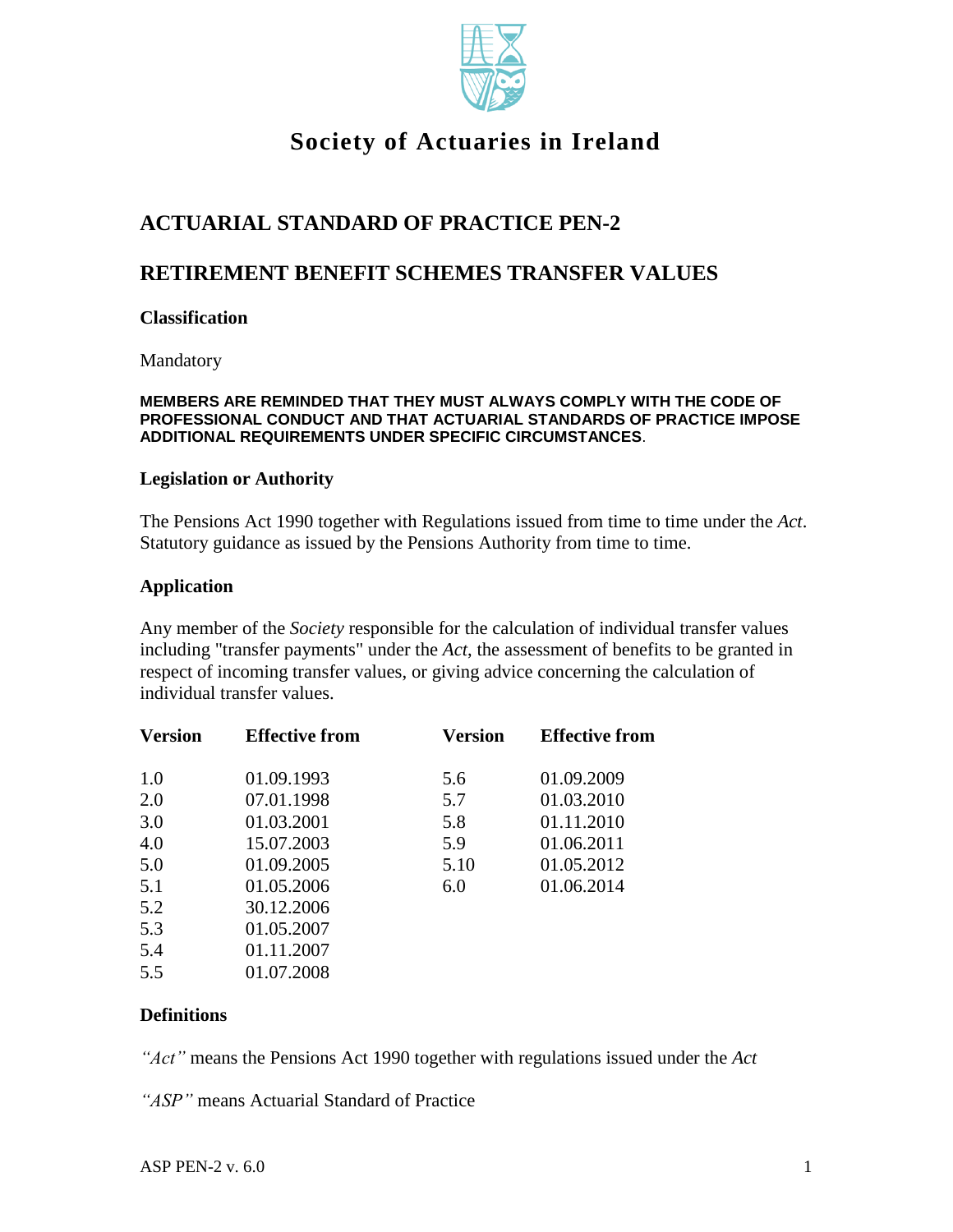

*"Statutory Guidance"* means guidance issued by the Pensions Authority and prescribed by the Minister for Social Protection under the Occupational Pension Schemes (Preservation of Benefits) Regulations, 2002 (as amended or replaced)

*"Society"* means the Society of Actuaries in Ireland

## **1 Introduction**

- 1.1 This *ASP* is the "*applicable professional guidance issued by the Society of Actuaries in Ireland and specified in the regulations*" referred to in section 34(2) of the *Act.*
- 1.2 This *ASP* sets out requirements relating to the calculation of individual transfer values. It also sets out the matters which the actuary must consider in calculating or giving advice concerning the benefits to be provided in such schemes in respect of incoming transfer values.
- 1.3 The objective of this *ASP* is to ensure that transfer values are not less than the actuarial value of the alternative accrued or preserved benefits under the transferring scheme calculated on a standard basis specified by *Statutory Guidance* from time to time.
- 1.4 This *ASP* relates to Irish requirements and conditions.
- 1.5 This *ASP* applies to all transfer values. A transfer value may include a transfer payment as defined under the *Act*.
- 1.6 The requirements of *Statutory Guidance* are in addition to those outlined in this *ASP* and, in the event of any conflict, *Statutory Guidance* shall prevail.

## **2 Calculation basis**

- 2.1 Transfer values must reflect the rules of the pension scheme from which they originate and the overriding requirements of the *Act*. Every actuary has a duty to familiarise himself with both the provisions of the scheme and of the *Act* before recommending a transfer value.
- 2.2 (a) Except as provided for in paragraph 2.4, a transfer value must not be less than the standard transfer value calculated in accordance with *Statutory Guidance*.
	- (b) The standard transfer value is the minimum actuarial value of the contractual accrued, deferred or preserved benefits (as appropriate) payable to or in respect of the member, including statutory revaluation of such benefits in deferment and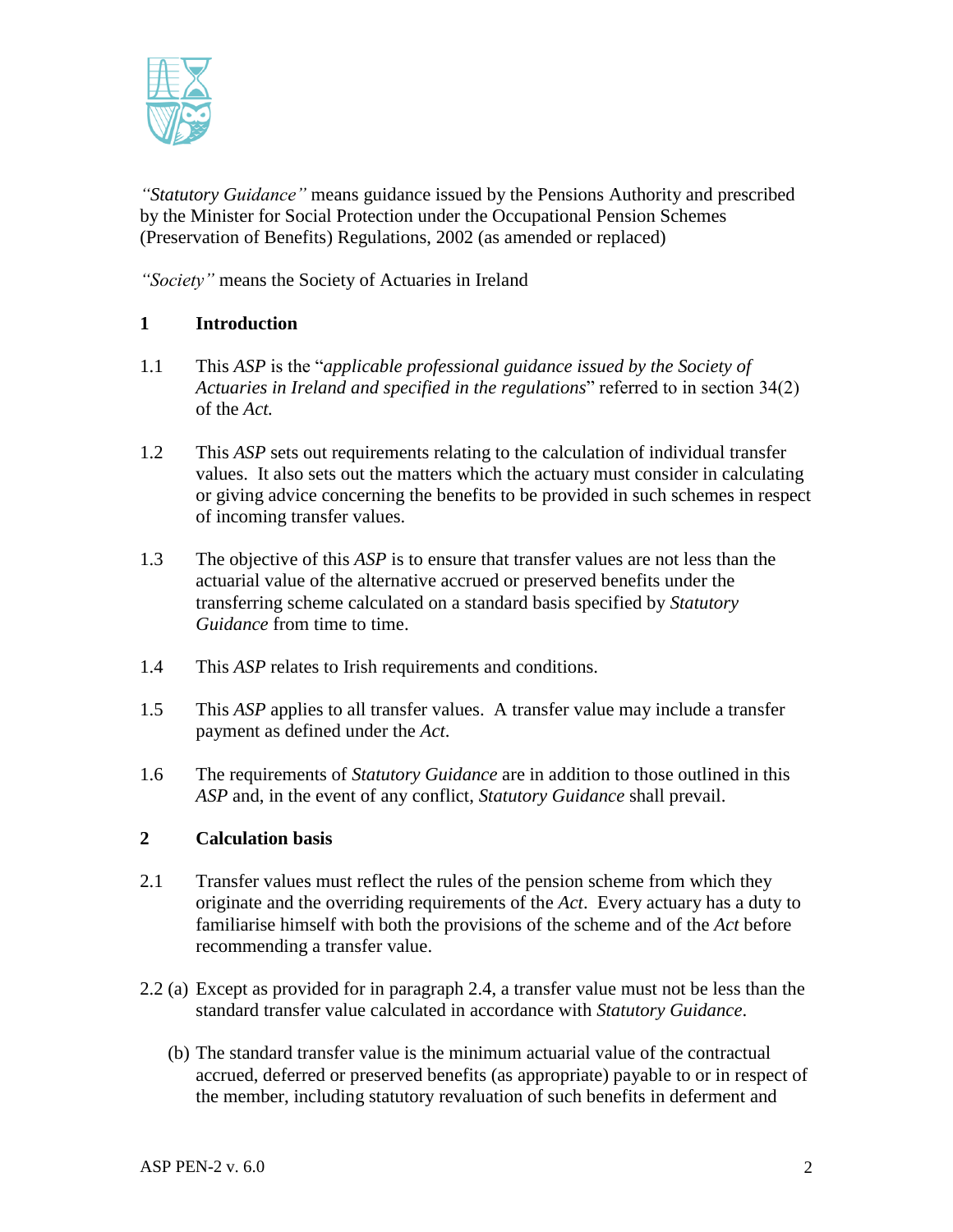

contingent benefits payable on death. The minimum actuarial value must be calculated based on the standard assumptions set out in *Statutory Guidance*.

- 2.3 Where the actuary considers it appropriate, he may recommend or calculate transfer values on a more generous basis. Such a basis could, amongst other things, reflect alternative assumptions which the actuary considers are appropriate to the circumstances. Alternatively, it could take account of additional benefits which a member has a reasonable expectation of receiving from the scheme on a discretionary basis. The actuary must establish with the appropriate authority (i.e. the trustees or the employer) the extent, if any, to which the transfer value calculation should make allowance for discretionary benefits and must advise the trustees of the financial implications of any such allowance. In considering the appropriateness of calculating transfer values on a more generous basis, the actuary must consider the funding position of the scheme.
- 2.4 If the actuary is reasonably satisfied that the scheme does not satisfy the funding standard, then the actuary must advise the trustees that the amount of the transfer value may be reduced. In such circumstances, the actuary must advise the trustees as to the extent of the reduction in the transfer value which would be appropriate having regard to the scheme's funding position and the winding up priorities contained in section 48 of the *Act*.
- 2.5 (a) In respect of incoming transfer values, subject to the provisions of the rules of the scheme, the actuary may recommend that benefits be provided on a defined benefit or on a money purchase basis.
	- (b) Where benefits are provided on a defined benefit basis, the actuary must employ methods and assumptions designed to provide the member with fair value for the incoming transfer. The actuary may consider that this is achieved by employing methods and assumptions which are consistent with those set out herein and/or in *Statutory Guidance* for the calculation of standard transfer values.
	- (c) If the benefits provided include discretionary elements which are only payable with the consent of an independent authority, then, in providing the quotation, the actuary must confirm the extent of the discretion and upon whom the discretionary power is conferred.
- 2.6 It is recognised that this *ASP* does not cover every conceivable circumstance that may arise. In such circumstances the actuary must as far as practicable apply the principles set out herein and *Statutory Guidance*.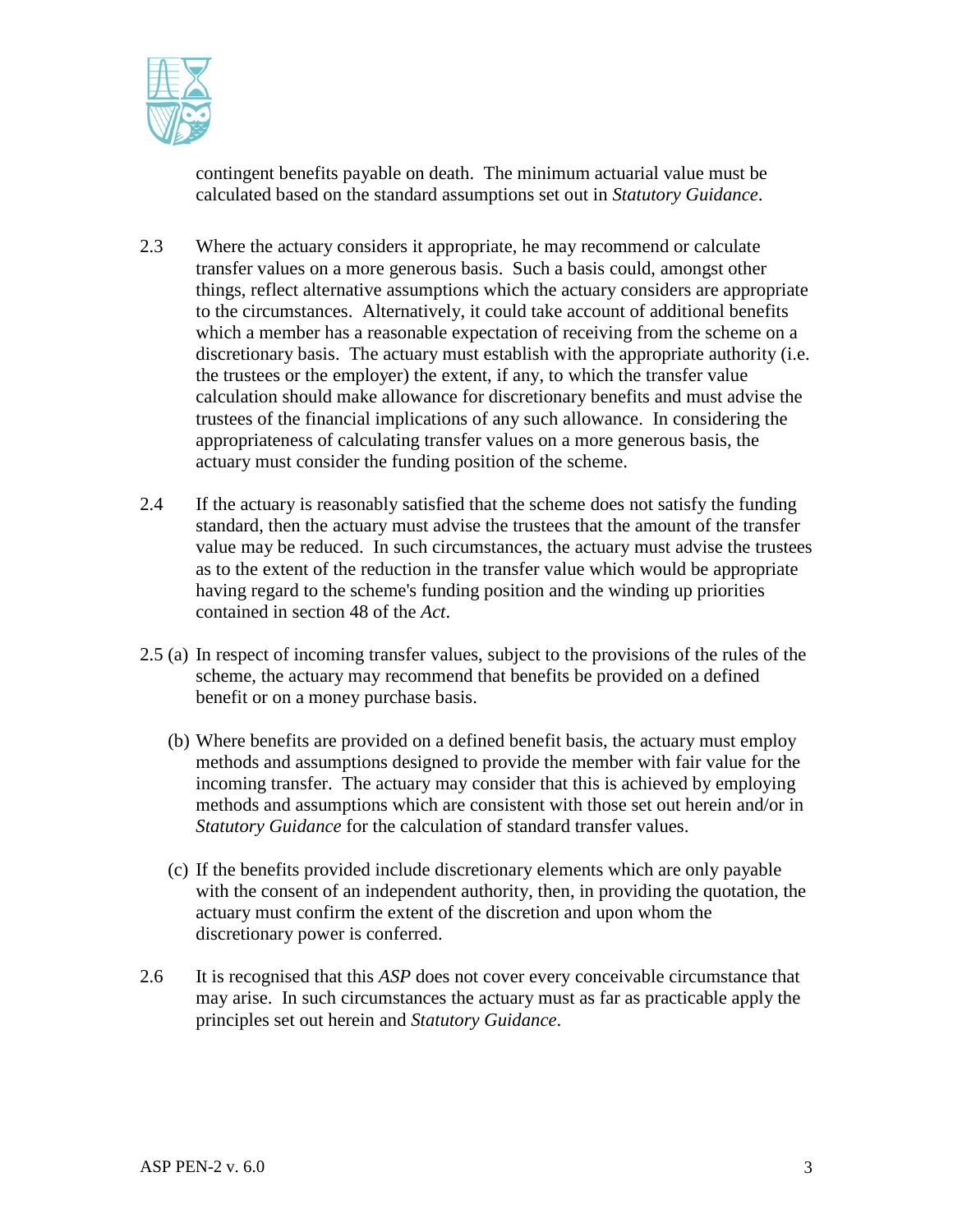

## **3 Departures from the foregoing calculation basis**

- 3.1 Except as outlined in paragraph 3.2, if benefits related to pensionable salary at or around retirement have been credited in respect of an incoming transfer value, then the corresponding outgoing transfer value on subsequent withdrawal must represent the then actuarial value of the added years. This value must be calculated based on the then pensionable salary and other assumptions (including an allowance for future pensionable salary increases) as considered appropriate at the time of withdrawal.
- 3.2 Special considerations apply in cases where the circumstances of a previous transfer had been such that the assets transferred bore no direct relationship to the leaving service benefits under the previous scheme. The transfer value in respect of the amount transferred from the previous scheme must be at least equal to the actuarial value of the rights granted on leaving service under the new scheme in respect of the period of service under the previous scheme (including preserved benefit, if any).

## **4 Defined contribution schemes**

4.1 In the case of a defined contribution scheme (as defined in Part III of the *Act*), where all or part of a member's benefits depend directly on the proceeds of an earmarked investment, the corresponding transfer value will be the value of that investment. Similarly, an incoming transfer value to a defined contribution scheme will generally be applied to an earmarked investment, and the benefit to be granted will depend on the proceeds of the investment.

### **5 Presentation**

- 5.1 The actuary responsible for advising the trustees of a scheme on the basis for calculating transfer values must hold a current Scheme Actuary Practising Certificate issued by the *Society*.
- 5.2 The actuary must inform the trustees of the basis used in calculating transfer values, i.e. whether he or she recommends the provision of standard transfer values calculated in accordance with this *ASP* (including *Statutory Guidance* to which it refers) or higher amounts.
- 5.3 It is not necessary for each transfer value to be authorised separately by the actuary. The actuary may supply tables or an electronic programme, for use by the trustees and administrators, for calculating the amount of any transfer value payable and the pensionable service or other benefits to be credited for an incoming payment. The actuary must specify the circumstances in which adjustments to the tables or revised rates would apply.